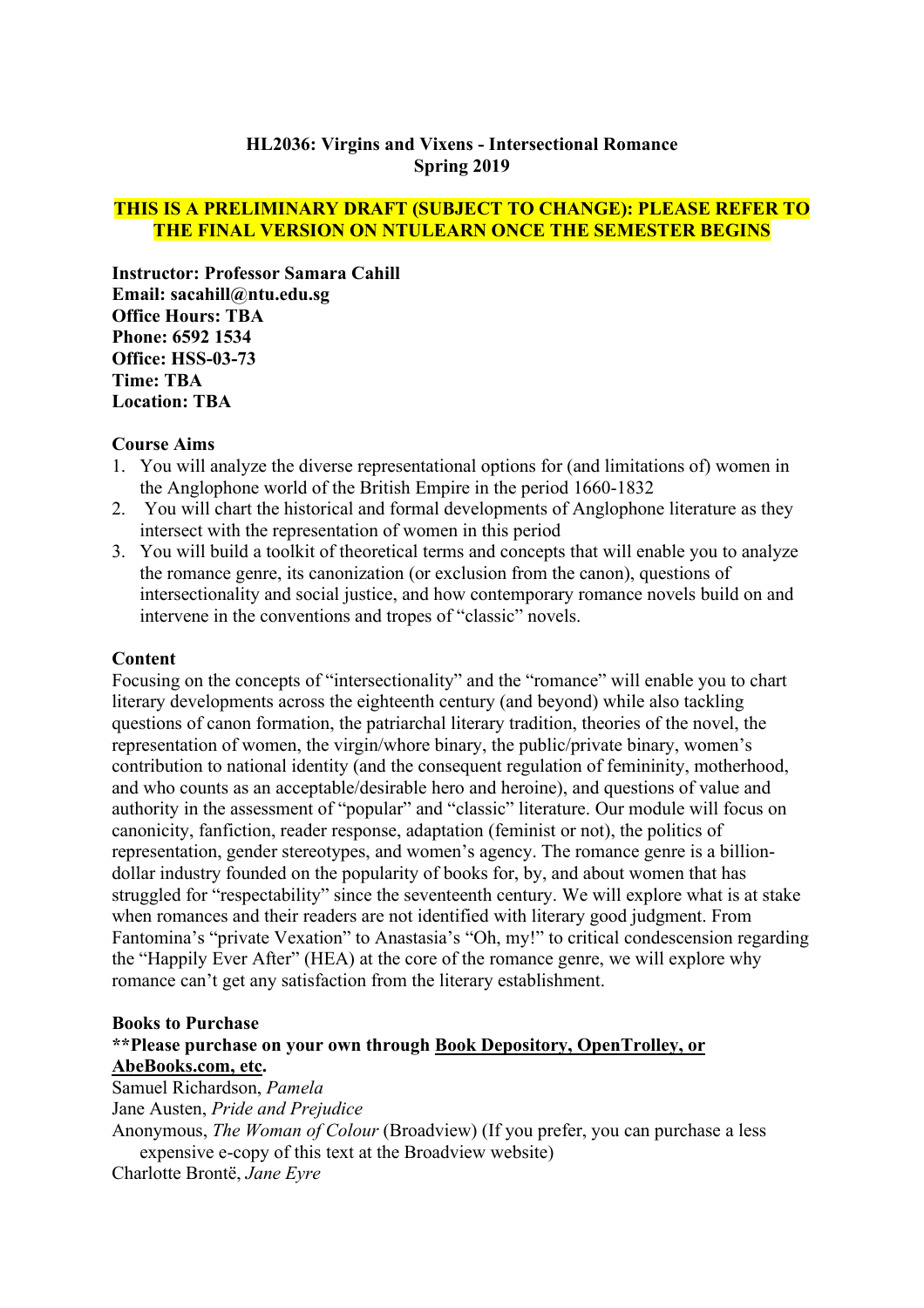**Final unit text** (we will choose/allocate these within the first three weeks of the semester): *Ayesha At Last*, *Crazy Rich Asians, Fifty Shades of Grey, The Kiss Quotient, Let Us Dream, Midnight, Pride and Porters, Tess of the D'Urbervilles, Twilight (alternates are* acceptable if you can justify their selection on the basis of intersectional representation or intervention in the romance canon)

#### **Week 1 - Introduction**

Introductions and syllabus overview

#### **Week 2 - Where's the Love for the Romance? Why Do Intersectionality? Assignment**

Excerpts from: Collins and Bilge, *Intersectionality*; Wollstonecraft, *A Vindication of the Rights of Woman* and *The Wrongs of Woman*

#### **Week 3 – The Romance: Feminocentric Adventure Assignment**

Excerpts from Scudery, *Clelia* and Cavendish, *The Blazing World* (NTULearn OR [https://ebooks.adelaide.edu.au/c/cavendish/margaret/blazing\\_world/contents.html\);](https://ebooks.adelaide.edu.au/c/cavendish/margaret/blazing_world/contents.html)) and a selection of fairytales (NTULearn) Group Presentation: Excerpt from Weisser, *The Glass Slipper*

# **Week 4 – The Virgin/Whore Binary: Performing Women**

**Assignment** Haywood, *Fantomina* (NTULearn) Group Presentation: Excerpt from Rodale, *Dangerous Books for Girls*

# **Week 5 – Seducing the Subaltern?**

**Assignment** Richardson, *Pamela* (first half) Group Presentation: Excerpt from Regis, *A Natural History of the Romance Novel*

# **Week 6 – The Subaltern Seduces**

**Assignment**

*Pamela* (second half) Group Presentation: Excerpt from Binhammer, *The Seduction Narrative in Britain, 1747- 1800*

**Week 7 – The Marriage Market Assignment** Austen, *Pride and Prejudice* (first half)

# **MIDTERMS DUE: TBA**

# **MIDTERM RECESS**

**Week 8 – Class and the Single Girl Assignment** *Pride and Prejudice* (second half)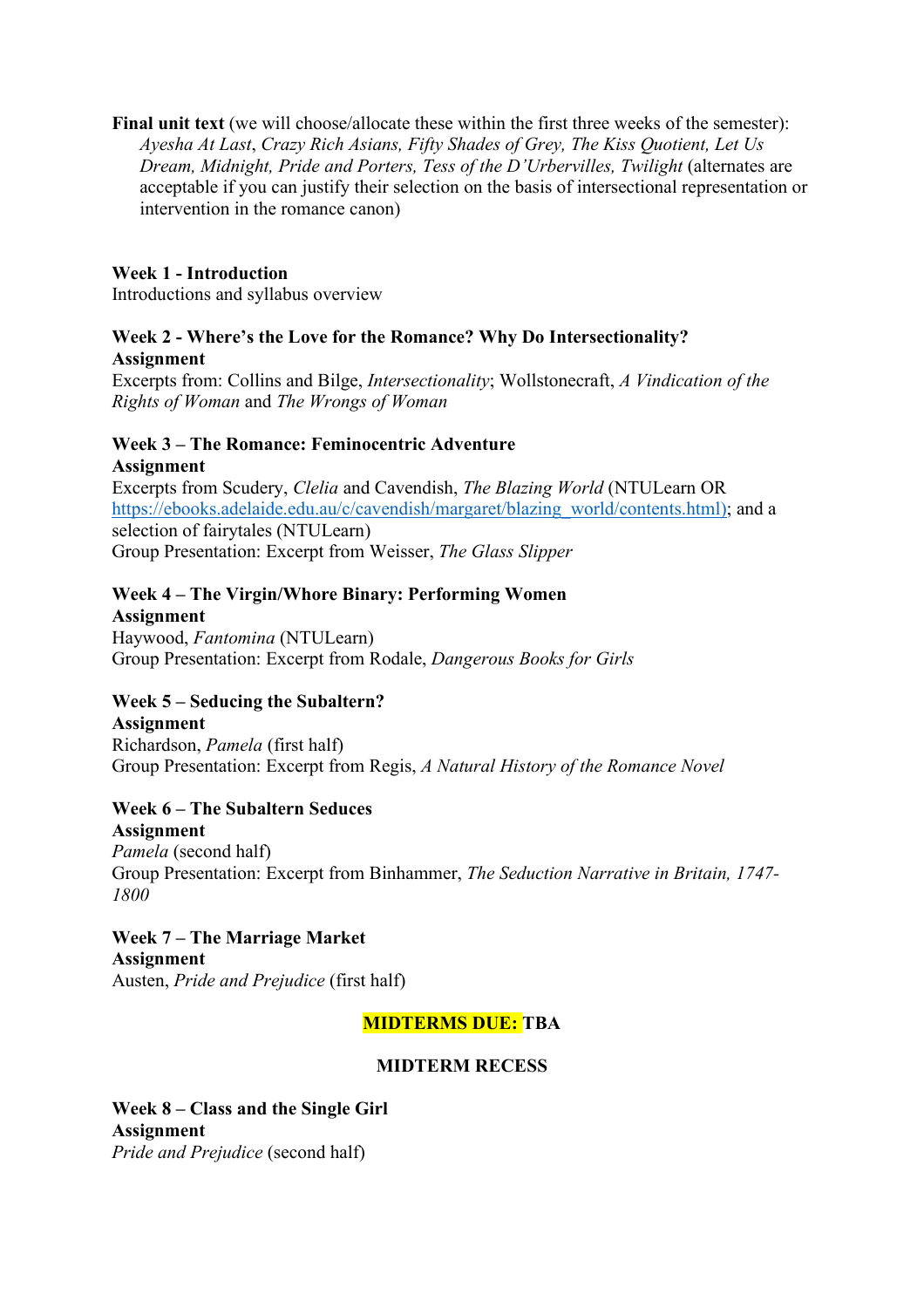#### **Week 9 – Race, Racism, Slavery, and the Sentimental Heroine Assignment**

Anonymous, *The Woman of Colour*

#### **Week 10 – Class, Orientalism, and the Romance Assignment** Brontë, *Jane Eyre* (first half)

Group Presentation: Spivak, "Three Women's Texts"

# **Week 11 – Colonialism, Romance, and Feminist Orientalism**

**Assignment** *Jane Eyre* (second half) Group Presentation: Zonana, "The Sultan and the Slave"

#### **Week 12 – Contemporary Romance and Intersectionality Assignment** Novels assigned by Week 3 Group Presentation: Excerpt from Teo, *Desert Passions: Orientalism and Romance Novels*

**Week 13 – Contemporary Romance and Intersectionality Assignment** Novels assigned by Week 3

**Week 14 – Semester Review**

# **FINAL ESSAYS DUE: TBA**

#### **Extensions will only be granted for documented cases of medical or family emergencies or for students with FYP projects confirmed by the Division of English (please contact me if you are an FYP student).**

# **Learning Outcome**

By the end of the semester you will have learned about the diverse representational options for (and limitations of) women in the period 1660-1832 alongside the economic, legal, political, and social issues that informed choosing among those options. You will have a firm grounding in the historical and formal developments of English literature as they intersect with the representation of women in the period 1660-1832 and you will have a toolkit of terms to use in evaluating intersectional concerns in Anglophone literature and the romance genre.

# **Student Assessment**

- In-class writing exercises/group work: 10% (this includes group presentations on secondary sources)
- Midterm Project (750-1000 words): 10%. Choose one primary text (this can be an excerpt). Analyze your primary text in terms of (1) intersectionality and (2) two works of scholarship (at least one of which must have been published in the last ten years). The assignment must include a Works Cited page and be formatted according to MLA conventions.
- Final Essay (2000-2500 words): 30%. Must be in MLA format, must focus on at least one full text (not an excerpt) and must incorporate at least three scholarly sources (at least one of which must have been published in the last ten years). You may use the